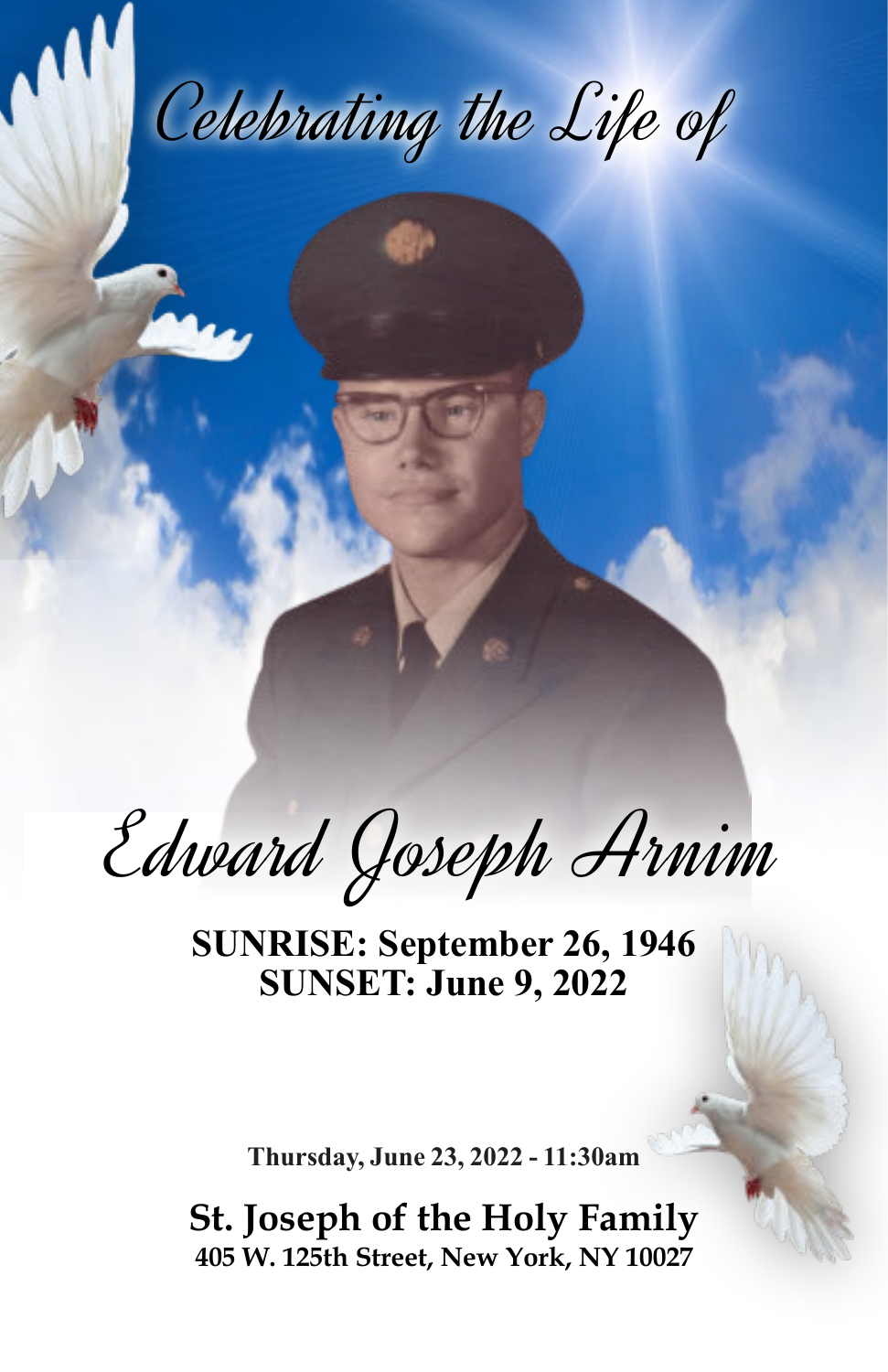Obituary

**Mr. Edward Joseph Arnim**, 75, father and devoted spouse, Vietnam veteran and retired New York City Transit Authority conductor passed away peacefully in the hospital on June 9, 2022 in Brooklyn, NY. "Eddie", as he was affectionately known by all, was born on September 26, 1946 in Harlem, NY, the first-born to Harry and Dorothy Arnim, who met while both working at a book manufacturer, H. W. Wilson Co. He was raised in Manhattan and then Edenwald for the beginning years of his life before the family moved to Woodlawn in the Bronx when he was 8. Eddie attended St. Barnabas School and Church and grew up with much faith in the Lord. He then attended public school, graduating from Dewitt Clinton High School. He had a few odd jobs as a youth and often remarked about one of his favorite positions, working as a supervisor in a gardening department. Eddie was then drafted into the Army during the Vietnam War, serving his country valiantly and with pride. He often wore his favorite Vietnam veteran cap and beamed with immense satisfaction whenever someone would thank him for his service. While he often remarked that he was not fond of Vietnam, he felt that he fulfilled a sacred duty.

Upon returning to the States, Eddie tested for – and was accepted into – the U.S. Postal Service, where he held a variety of jobs. He purchased a home in Brooklyn in 1971 and soon thereafter he met and married his first wife Erica, having five children with her. Eddie ultimately left the USPS to embark upon a new career, working with the NYC Transit Authority. He loved the subway system and worked in various positions, ranging from Token Booth Clerk to eventual overnight Transit Conductor on the 1 line. It is by working on this train line that he met his second wife, Ingrid, in 1983. He embraced her two young children, Sharon and H. Chris as if they were his own; his newest children were so enamored with him. His son Chris recalls him visiting to fix a TV at a young age and receiving a watch as a "marriage proposal" to him. Eddie soon moved into Ingrid's home in Harlem, joining her mother, Lucille. On Christmas day 1985, his youngest son Harry was born and the family was at one of its peaks of happiness.

While academic pursuits were not his favorite, he was a genius in many aspects of life – scholastic and otherwise. Eddie was extremely gifted in electrical engineering and repaired many appliances/devices, even having a commercial repair enterprise, with many people bringing in electronics to repair. He even worked in partnership with a Radio Shack location to repair electronics its customers returned. He loved anything to do with radio and actually had a radio station at one point. Eddie also helped produce musical shows in Midwood Field, which attracted celebrity performers; he was very proud of this. He even helped during the beginnings of the NYC Transit Museum.

He loved the Bronx and most of New York City, often recalling his pursuits in his favorite park, Van Cortlandt, and could tell you just about anything about New York geo-history in general – this was his forte. As he worked for the Transit Authority, his knowledge of NYC blossomed even more, and there was literally not one thing about its geography that he did not know – he more-than-traversed the entire map! Eddie loved good food and enjoyed most genres of good music; anything "with a beat," as he would say. He enjoyed being a night owl, good times, conversation, and embraced a party atmosphere. Eddie and the family loved taking almost-annual trips to Florida via Amtrak (his great love).

Eddie had an impeccable sense of humor and an infectious laugh that would lift anyone's spirit. He was a kind, philanthropic and generous soul, often opening up the home in Brooklyn to family members who needed accommodation, as well as the home in Manhattan. Eddie never met a stranger, and with his gift of gab he could converse with anyone. Very importantly, he loved people so much and did not see color or status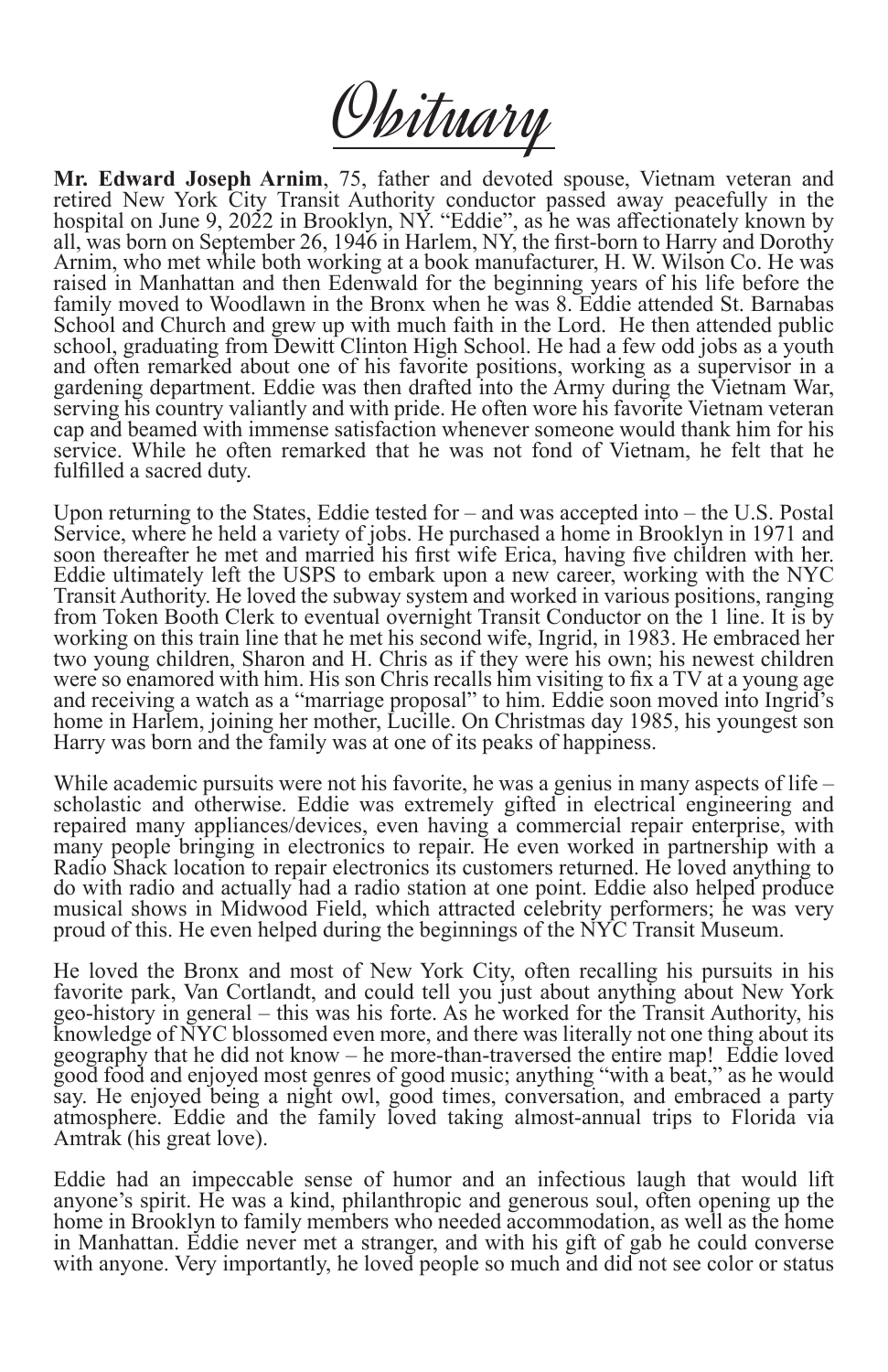in others – everyone was an equal. He encouraged everyone to be the best that they could be, and loved his wife, all of his children, family, and friends very much. And of most importance, Eddie was a prayerful man, with a strong, abiding faith in the Lord Almighty, and believed he would go "straight to heaven" to be with his loved ones. At one time, he was a weekly congregant at St. Joseph's of the Holy Family Church, where his son Harry was also christened. He would also donate his time after services to help feed others and participated in Knights of Columbus meetings for quite some time. Eddie was much-adored and loved, and will be so sorely missed by his children, family, and friends.

Edward is survived by: his son, Herbert Chris; his daughters, Arlene, Beth, Jennifer and Rosemary; his grandchildren, Alex, Gloria, Rachel, Sarah, and Skyler; his sisters, Catherine and her partner, Robert; as well as Margaret and her spouse Carol; his brothers, John, Robert, and Theodore, and their spouses, Eladia, Meybol, and Brita; his nieces, Michele, Linette, Melissa, and Vanessa; his grandnephews, Julian and Cameron; his grandniece, Adelaide; his sister-in-law, Monica and brother-in-law, Jose; his nieces-and-nephews-in-law, Michael, Sandra and her spouse Carl, Dawn, Juliet, Claudia and her spouse Earl, Cassandra, Charmaine, Oliver, Andrew, Morris, Kitanya, LaVerne, Carl Jr., Chris, Brandon, Alton, Adam, Alexis, Isaiah, Joshua, and Jordan; as well as long-time best friends, Michael and Nate. He is predeceased by his father and mother, Harry and Dorothy; wife, Ingrid; his daughter, Sharon; his sons, Edward Jr. and Harry; granddaughter, Destiny; his mother-in-law, Lucille; and brother-in-law, Fitzroy.

Order of Service

**INTRODUCTORY RITES** Entrance Hymn Greeting Sprinkling with Holy Water Placing of the Pall Opening Prayer

## **LITURGY OF THE WORD**

First Reading: Wisdom 3:1-9 Responsorial Psalm: Psalm 23 Second Reading: 1 Corinthians 12:31-13:8a Gospel: John 14:1-6

> **PRAYER OF INTERCESSION** Offertory Hymn

**LITURGY OF THE EUCHARIST**

Preparation of the Altar and the Gifts Eucharistic Prayer Communion Communion Hymn Reading of Obituary

## **FINAL COMMENDATION**

Song of Farewell and Incense Prayer of Commendation Recessional Hymn

**PROCESSION TO THE PLACE OF COMMITTAL**